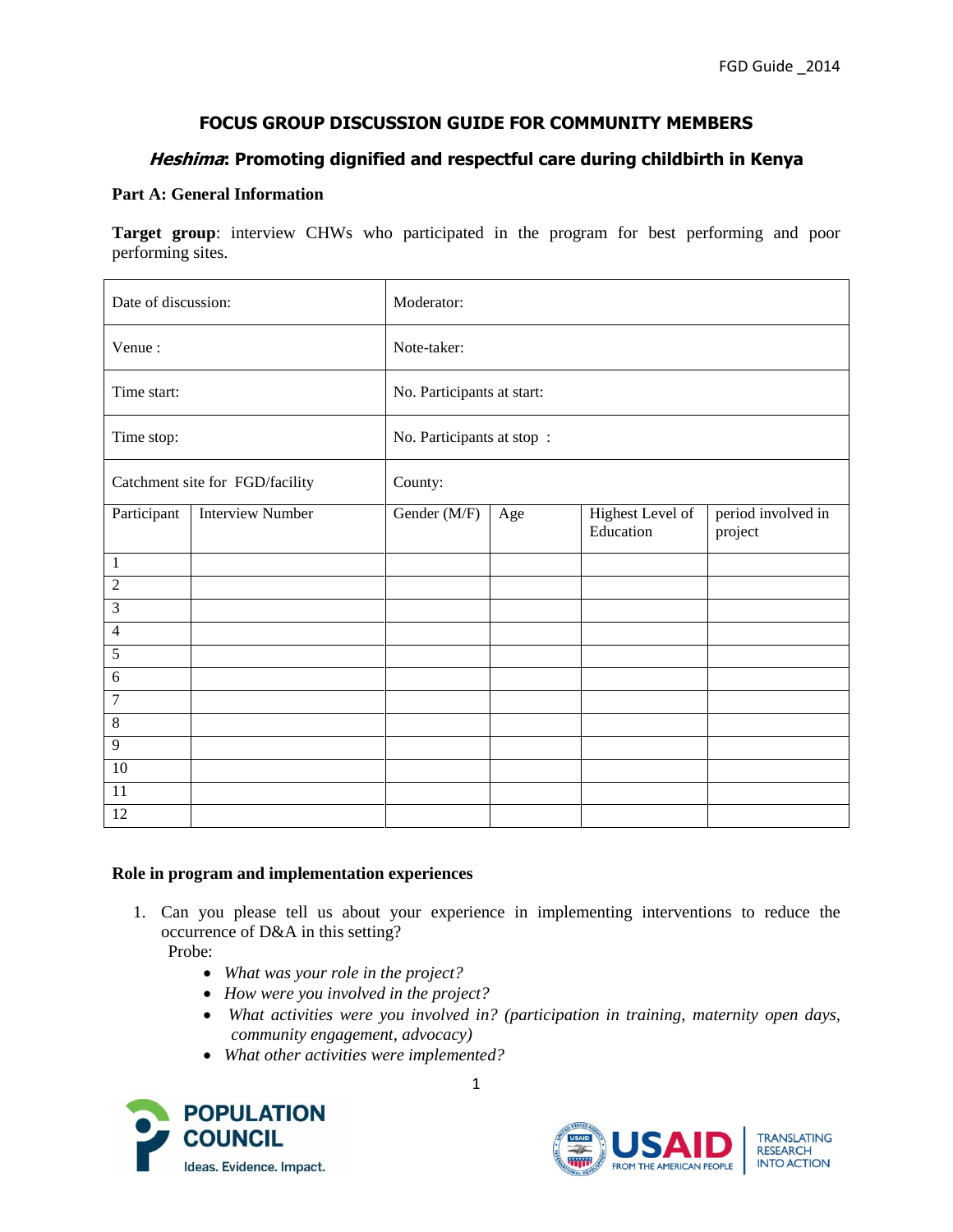# 2. Let us now talk about your experiences in the program

Probe:

- *Was the project implemented as per planned activities?*
- *In your opinion was the intervention implemented optimally?*
- *What worked well in terms of implementation process? Why do you say so?*
- *What did not work well? Why do you say so?*
- *If the interventions did not work, what are the potential ways in which the intervention can be improved? (Who needs to be involved, what activities and why)*
- *Are there any other ways in which D&A can be reduced in our health facilities during child birth?*

# **Assessing key achievements of intervention**

- *3.* What is your experience in dealing with community members who complain of poor treatment at the facilities during child birth?
	- *What was the complaint about?*
	- *How was the complaint handled?*
	- *Give us your experience on that process- was it successful*
	- *Give us the perceptions of the aggrieved individuals on how the issues was resolved*
- 4. What can you say are the key achievements of the project? Probe:
	- *What aspects of the intervention package were useful in improving how clients are handled during child birth?*
	- *What do you think is the most significant change that has taken place in this facility since Heshima started?-(e.g. reduced occurrence of D&A, improved provider client behavior)*
	- *How has the project impacted on your relationship with the facility?*
	- *Has there been an increase in the number of reported cases of D&A?*
	- *Do clients express themselves more than before?*
	- *Do providers listen to clients more than before?*
	- *Do clients have a voice?*
	- *What factors contributed to the achievements seen?*
	- *Please can you tell us how the Heshima project has affected you as an individual in the way you relate to the community and facility*
	- *What benefits have the community seen as a result of this intervention?*
	- *What are the benefits to the facility?*
- 5. What other measures has the community put in place (Other than Heshima activities) to mitigate the occurrence of D&A during child birth?

*Probes* 

- *Existing measure put in place-what are they*
- *Why were they put in place*
- *Who supported the initiative?*
- *Any evaluations done to examine their effectiveness?*
- *How effective are they?*



**TRANSLATING RESEARCH INTO ACTION**